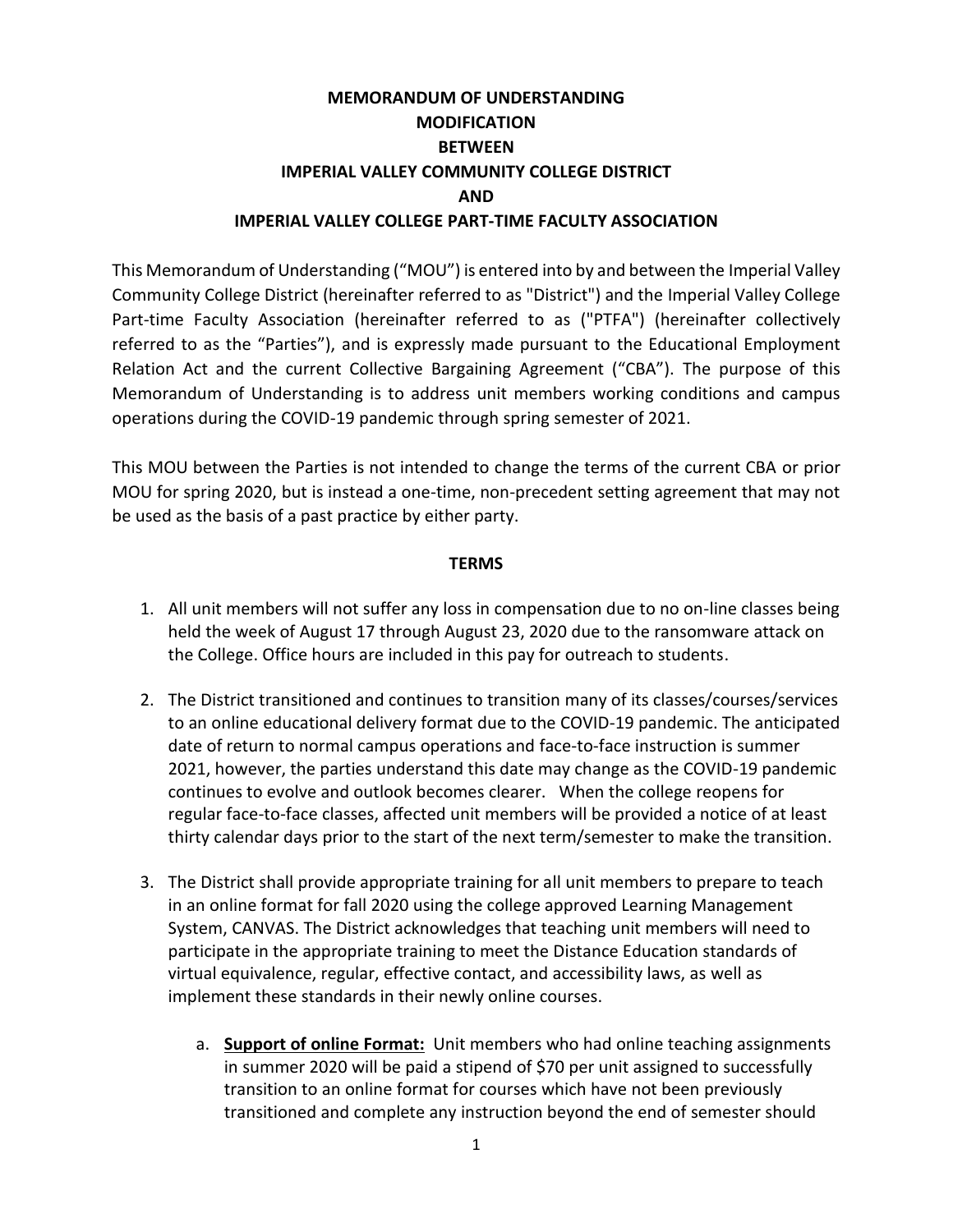emergency suspension of instruction/services become necessary. Unit members will be compensated \$70 per unit for all on-line classes taught in fall 2020. Unit members will be compensated \$70 per unit for on-line classes which had not been previously transitioned for winter and spring 2021.

- b. **Training for online modality:** All unit members teaching in fall 2020 will be compensated for participation in up to ten hours of district provided training through the Teaching & Learning Center at the part-time faculty rate regardless of when the training is held in fall semester without pre-approval of the area VP. Compensation for training provided by outside the district will require preapproval by the appropriate Vice President. Unit members are not required to complete the training. Unit members acting as Faculty trainers for the online training will be compensated at the part-time faculty rate for all hours of training provided and one-time payment for a three-hour preparation period per training topic for all future trainings. Unit members must submit a request for extra duty compensation for pre-approval of the area VP prior to participating in training beyond the ten hours and then a pay memo once the hours are completed. This work will be paid on the first available payroll after submission of the pay memo.
- c. **Compensation for additional contact hours as a result of social distancing:** Some face-to-face classes may require additional hours beyond the stated contact hours in the course catalog because the instructor will meet with students in smaller groups to maintain social distancing practices. Retroactive to June 15, 2020, unit members who must meet additional hours beyond the normal contact hours of a class will be compensated for those additional hours at the part-time faculty rate during the session/semester. All additional hours must be pre-approved by the appropriate Vice President.
- d. **Compensation for internet and data services from home:** Unit members who are provided an assignment and required to work from home during the summer 2020 and 2020/2021 academic year COVID-19 college closure, either to teach online courses or to provide student services will receive a monthly allowance of \$50 retroactive to July 1, 2020.
- e. **Access to technology, computer programs, and supplies:** Unit members who do not have access to the technology tools, such as a laptop, printer, monitor, mouse, keyboards, computer programs, and related supplies such as ink cartridges, paper, etc. to provide online education/services will be loaned said tools by the District at no charge to the unit member. If District cannot provide the resources or equipment needed to work remotely, the unit member will be reimbursed any reasonable incurred costs which are pre-approved by the appropriate Vice President.
- f. **Correspondence Courses:** The District will pay the cost of using US mail to all coursework related to correspondence courses to and from the unit members preferred mailing address. Unit members must provide receipts when submitting for reimbursement of mailing expenses.
- 4. **Evaluations:** Unit member evaluations that were scheduled but not completed in spring 2020 due to the COVID-19 college closure will be rescheduled and completed in fall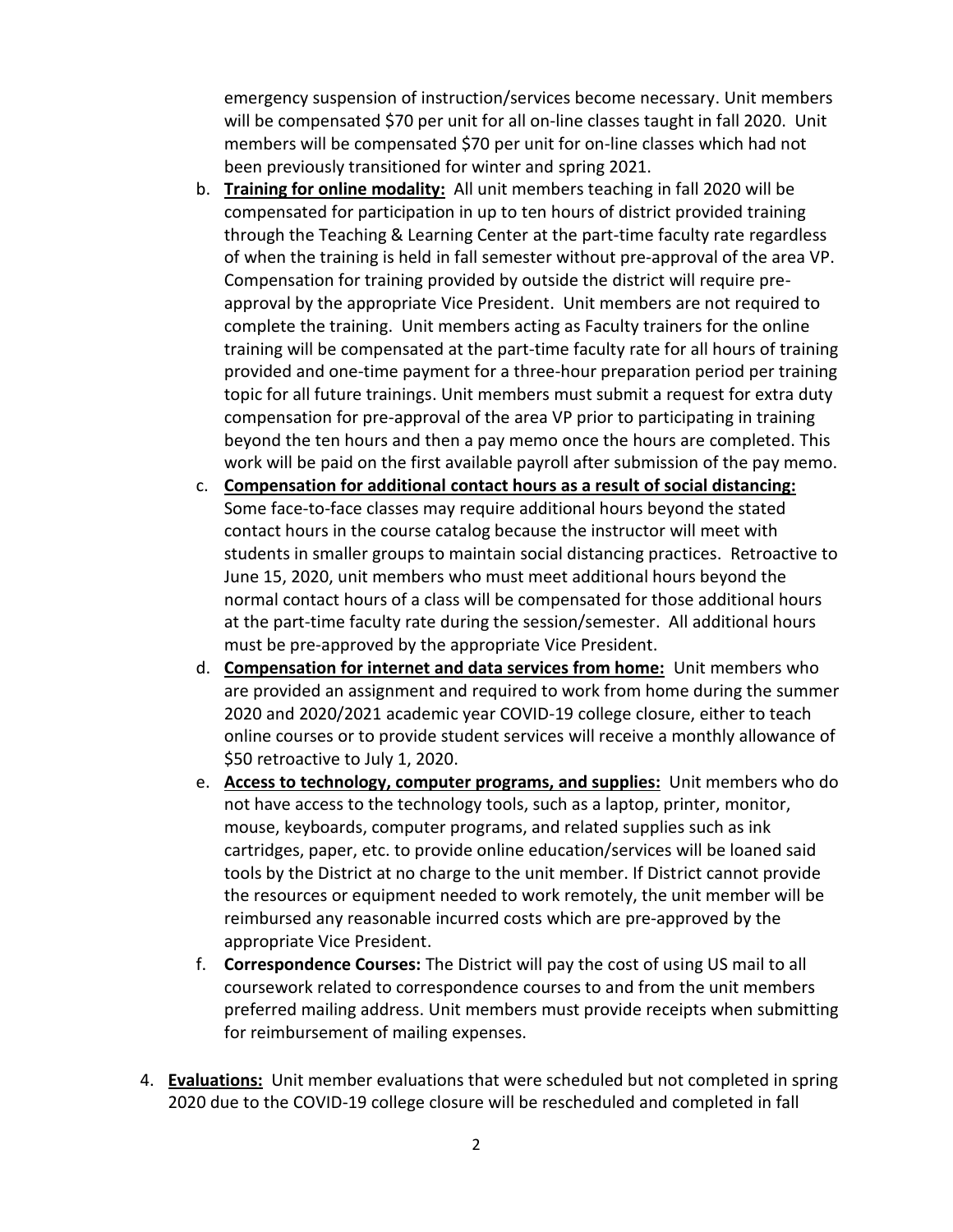2020 in compliance with the CBA Article 8. Counseling unit members will be evaluated using the face-to-face form in the CBA. Student evaluations completed during the 2020/2021 academic year evaluation period will only be used for feedback to the unit member and will not be part of the evaluation packet.

Instructions on how to conduct online observations will be provided to individuals assigned to evaluation committees.

It is recognized by the parties that due to the COVID-19 pandemic many unit members are providing instruction and services to students in the online modality by necessity, not choice, and as such should be evaluated though that lens.

#### 5. **Assignments:**

- a. Any unit member who is unable to come to campus because of children being out of school and unable to arrange child care, concerns about bringing illness home to compromised family members, or their own concerns about exposure because of inclusion in high risk categories according to the CDC, including being 65 or older in age, or having pre-existing medical conditions are encouraged to select on-line courses. If on-line assignments are not available due to the selection process and seniority, the appropriate Dean or Vice President may discuss the assignment with the unit member to attempt a mutually agreeable adjustment to accommodate an on-line assignment for faculty in a high risk category.
- b. Any limitations regarding online teaching assignments are temporarily suspended through spring 2021 semester.
- c. Unit members who do not accept an assignment during the COVID-19 campus closure will not have this considered a break in service per their reemployment preference.
- 6. All limits for unit member's schedules on when and where classes are to be held are waived during the 2020/2021 academic year.
- 7. During the COVID-19 pandemic and temporary suspension of normal campus operations, the parties agree and understand:
	- a. Classes/courses held online may not correspond to the same scheduling requirements as an in-person class;
	- b. Classes/courses being offered via distance education in the 2020/2021 academic year are designated as either "synchronous online" or "asynchronous online" (apart from any scheduled face-to-face meetings) and unit members must offer the class instruction consistent with the designated schedule, but even "synchronous online" offerings must allow students to make up (e.g., watch the recorded lecture) at a later time;
	- c. Classes/courses that continue to be held face-to-face may, out of necessity, be cancelled, or suspended and rescheduled later.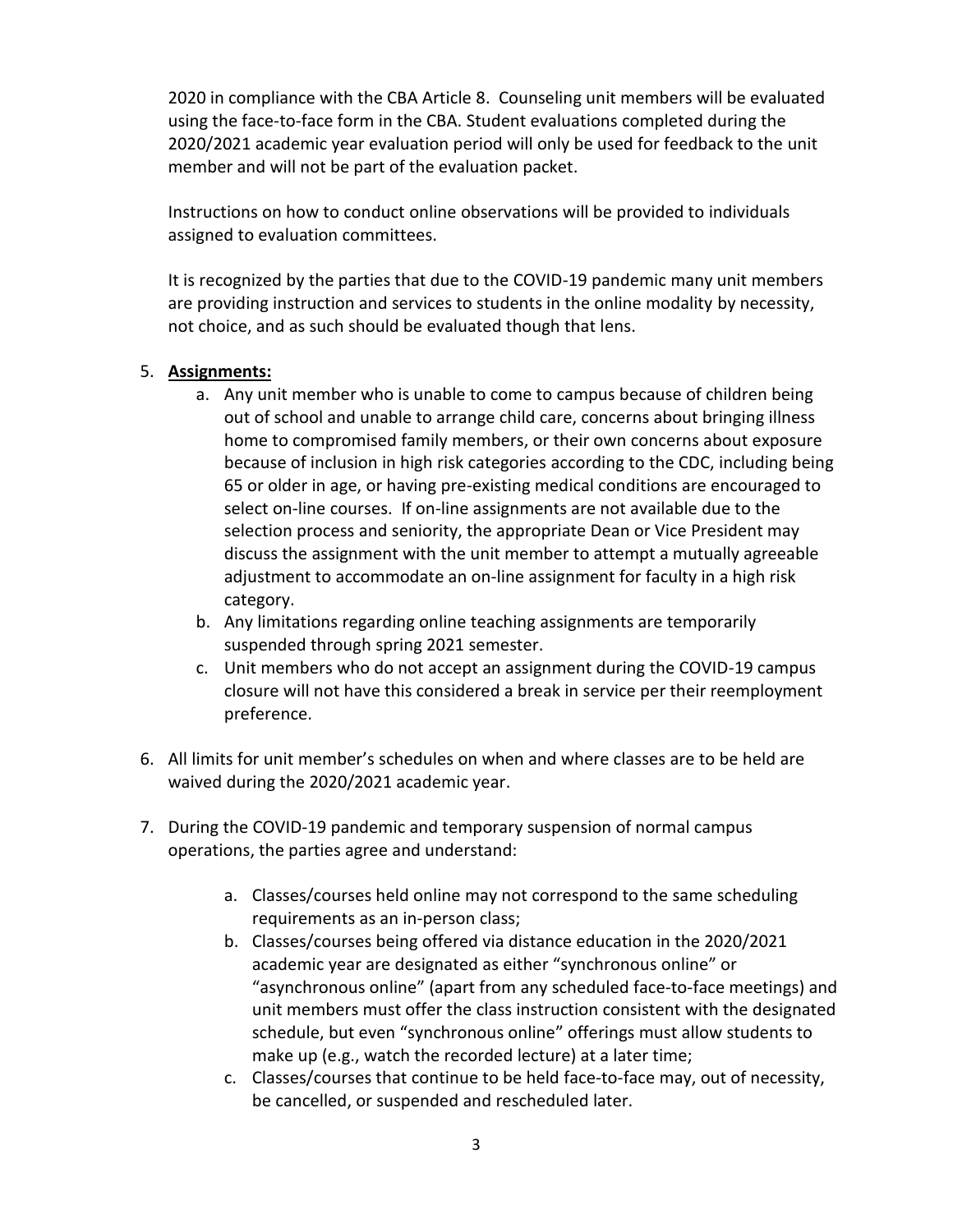- d. To the extent possible, non-classroom assignments for unit members may be conducted online and, if determined appropriate by the administrator, may not correspond to the same scheduling requirements as face-to-face responsibilities;
- e. Non-classroom assignments for unit members may be conducted via Zoom, email or phone as appropriate, or be cancelled and rescheduled at a later time in the semester by mutual agreement with the appropriate Vice President;
- f. Unit members shall conduct office hours online, via Zoom, and/or via email as appropriate;
- g. To the extent possible, bargaining unit members shall conduct professional duties and responsibilities online, via phone, via Zoom, and/or via email;
- h. In the event unit members are directed or required to report to the worksite during a school closure, (with the exception of those unit members who fall under the risk categories listed in item 4a herein) the District will implement increased measures to ensure areas are cleaned and disinfected, appropriate PPE is available, and social distancing practices are in place prior to unit members returning to campus.
- i. In the event of a known exposure to COVID-19 during a face-to-face class the unit member will be required to immediately notify the Dean and suspend the class until further notice.
- j. A unit member teaching a face-to-face class who is exposed to COVID-19 must go into self-quarantine until testing can be obtained and negative test results will be submitted to HR prior to resuming face-to-face instruction or returning to campus.
- 8. **Face-to-face Classes:** Classes that are approved by the appropriate Vice President to meet face-to-face shall follow all state and county public health requirements and recommendations and social distancing norms. This may include moving face-to-face classes to larger rooms to provide additional space between individuals. The District agrees to provide disinfecting supplies to unit members who continue to teach and/or meet face-to-face during the COVID-19 pandemic. If disinfecting supplies are provided in the classroom, unit members will assist, if possible, in helping to keep the classroom clean and enlist students to help wipe down training aids and lab equipment between use by students. The District M&O staff will clean classrooms and equipment when class is not in session. District will also implement supplemental cleaning above routine cleaning to ensure high-touch areas are cleaned and disinfected.
- 9. **Compensation and Leaves:** During the COVID-19 pandemic and temporary suspension of normal campus operations, unit members shall continue to receive their full salaries during the fall 2020 semester without any deduction from the unit member's accumulated sick leave unless the sick leave is due to an illness or injury not related to the Coronavirus and the unit member is unable to perform their duties on campus or remotely.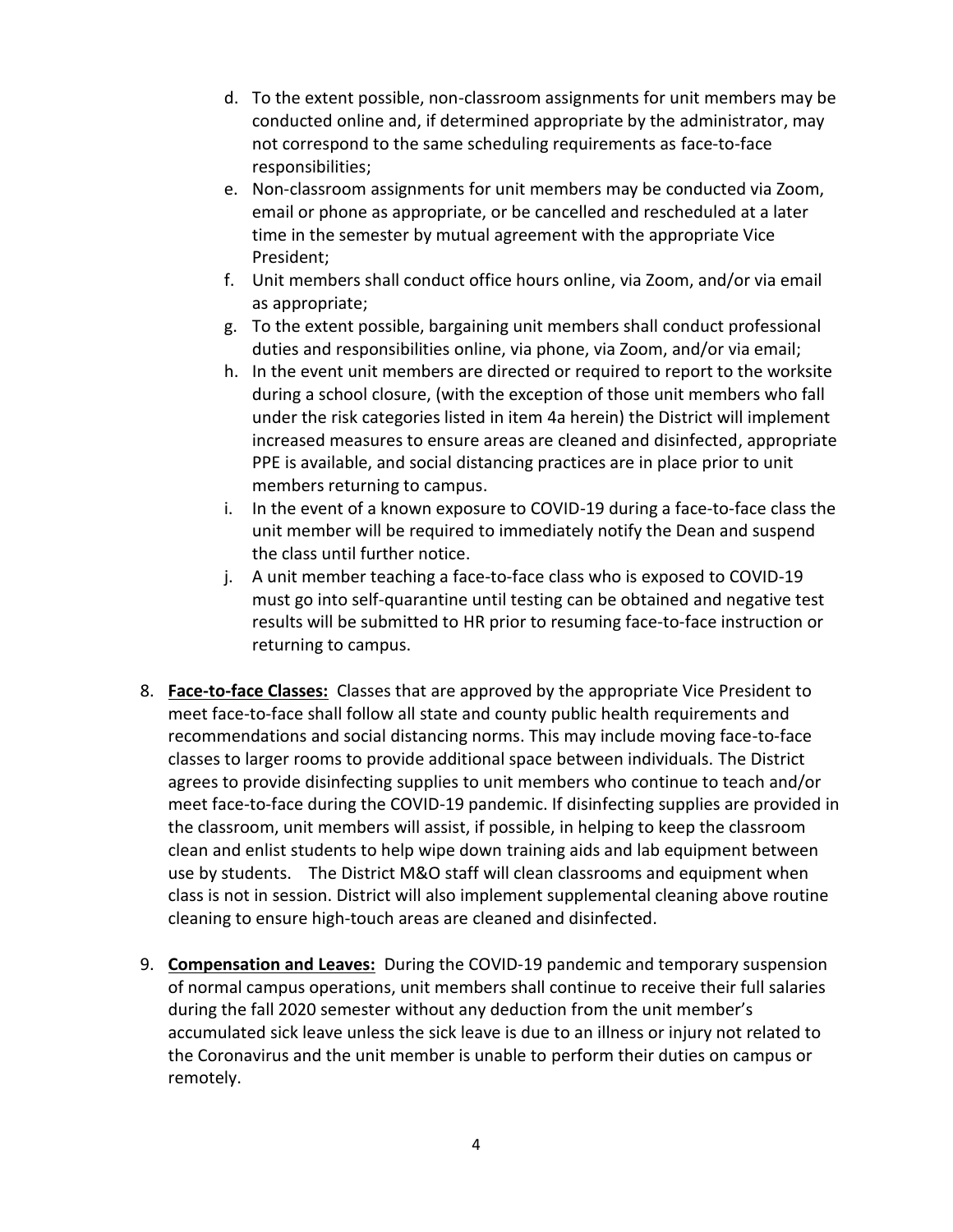- 10. Immediately following return to normal campus operations and face-to-face instruction, unless otherwise negotiated by the parties, all terms, conditions, and agreements stated in this Agreement shall cease and return to that stated in the current collective bargaining agreement between the District and IVC PTFA.
- 11. Modification: This Agreement cannot be changed or supplemented orally and may be modified or superseded only by a written instrument executed by both Parties.
- 12. The IVC PTFA reserves the right to negotiate any additional impacts not covered in this agreement concerning the school closure during the 2020/2021 academic year.
- 13. Unless subsequent modifications to this agreement are negotiated, this Agreement will sunset on June 12, 2021.

For the District: For the Part-Time Faculty Association:

لعر [\\_\\_\\_\\_\\_\\_\\_\\_\\_\\_\\_\\_\\_\\_\\_\\_\\_\\_\\_\\_\\_\\_\\_\\_\\_\\_\\_\\_\\_\\_\\_\\_\\_\\_](https://imperialedu.na1.documents.adobe.com/verifier?tx=CBJCHBCAABAA1SLEfUdnrqEjS1FSOyydmiY03PIBUPKA) [\\_\\_\\_\\_\\_\\_\\_\\_\\_\\_\\_\\_\\_\\_\\_\\_\\_\\_\\_\\_\\_\\_\\_\\_\\_\\_\\_\\_\\_\\_\\_\\_\\_\\_\\_\\_\\_\\_](https://imperialedu.na1.documents.adobe.com/verifier?tx=CBJCHBCAABAA1SLEfUdnrqEjS1FSOyydmiY03PIBUPKA) Clint Dougherty (Sep 24, 2020 20:36 PDT) Sep 24, 2020

Joe Henderson (Sep 24, 2020 19:12 PDT)

\_\_\_\_\_\_\_\_\_\_\_\_\_\_\_\_\_\_\_\_\_\_\_\_\_\_\_\_\_\_\_\_\_\_ \_\_\_\_\_\_\_\_\_\_\_\_\_\_\_\_\_\_\_\_\_\_\_\_\_\_\_\_\_\_\_\_\_\_\_\_\_\_ Sep 24, 2020

Date **Date** Date Date